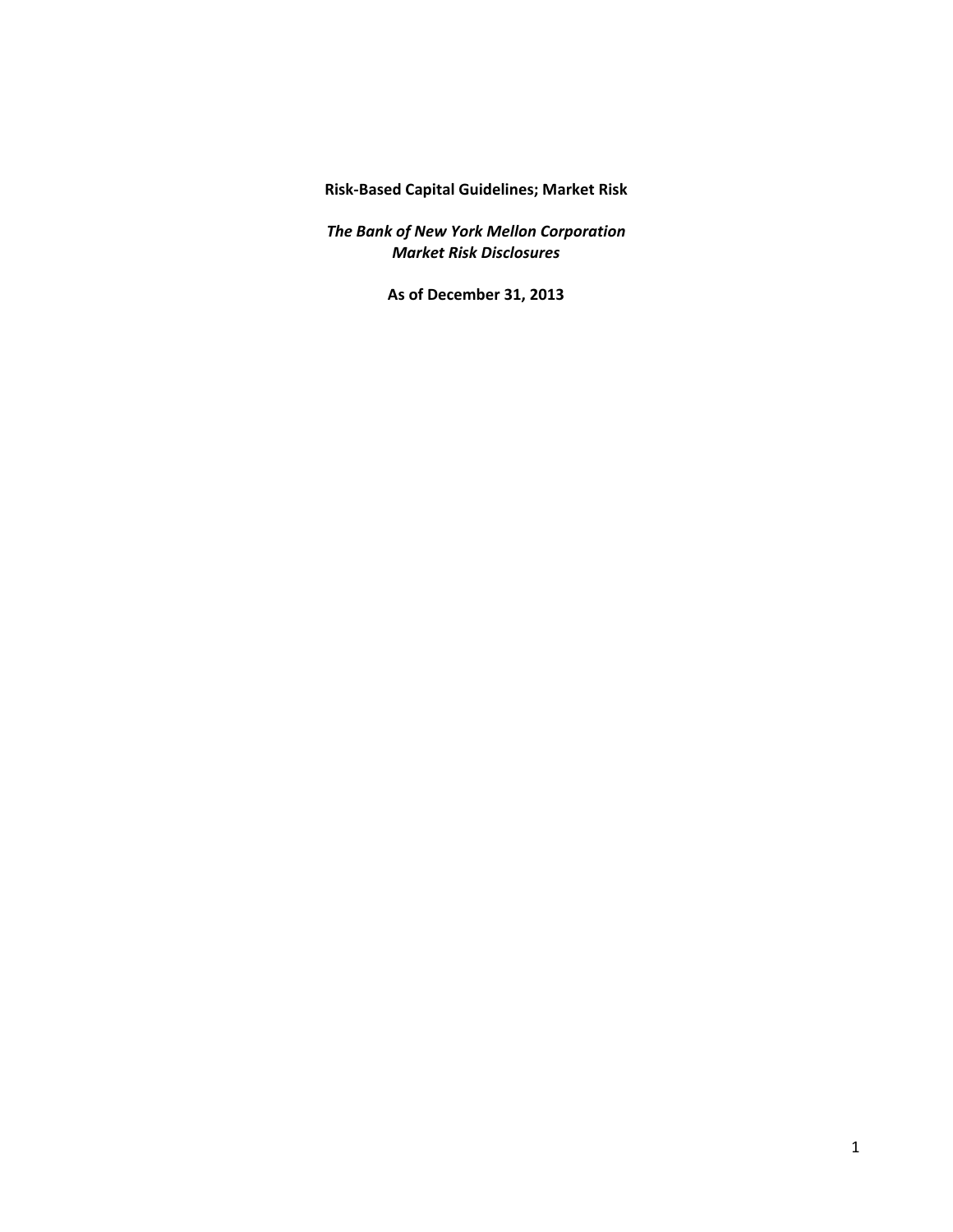# **Basel II.5 Market Risk Annual Disclosure**

## *Introduction*

Since January 1, 2013, The Bank of New York Mellon Corporation (the "Company") has operated under the revised risk-based capital guidelines for market risk, referred to as Basel II.5, issued jointly by the Office of the Comptroller of the Currency ("OCC"), Board of Governors of the Federal Reserve System ("FRB"), and Federal Deposit Insurance Corporation ("FDIC"), and published in the Federal Register (Vol. 77, No. 169) on August  $30$ ,  $2012<sup>1</sup>$  (the "Final Market Risk Capital Rule").

The Final Market Risk Capital Rule requires us to make publicly available quantitative disclosures at least quarterly. Specifically, we are required to disclose among other items, certain quantitative information on the following measures as applicable to the Company:

Value-at-Risk ("VaR") based measures:

VaR is a measure of the dollar amount of potential loss at a specified confidence level from adverse market movements in an ordinary market environment.

Stressed VaR based measures:

Stressed VaR is a measure of the dollar amount of potential loss at a specified confidence level from adverse market movements in an environment of significant market stress.

Incremental risk capital ("IRC") requirements:

IRC is a measure of the dollar amount of potential loss from the exposure to default and

migration risks for fixed income positions in trading books.

• Comprehensive risk measure ("CRM") capital requirements: CRM is a measure of the dollar amount of potential loss from the exposure to all price risks in correlation trading portfolios.

The quantitative and qualitative information included in this quarterly disclosure is provided at the Company consolidated level.

## *Covered Positions*

The Final Market Risk Capital Rule requires us to calculate the market risk regulatory capital based on the population of covered positions. Covered positions include all foreign exchange and commodity positions as well as assets and liabilities in our trading book that meet minimum regulatory requirements for inclusion in the market risk regulatory capital.

Due to the regulatory requirements for covered positions, the population of positions included in our regulatory VaR is different from the population of positions in management VaR we disclose in our 10-Q and Annual Reports. Management VaR includes positions subject to internal management VaR limits. The population of covered positions in our regulatory VaR is a subset of the population of positions included in our management VaR.

## *Securitizations*

As of the end of the fourth quarter of 2013, the Company's population of covered positions does not include any positions that meet the definition of a securitization position in the Final Market Risk Capital Rule.

## *Correlation Trading Positions*

During the fourth quarter of 2013, the CompanyBNY Mellon's population of covered positions did not include any correlation trading positions.

 61. The Final Market Risk Capital Rule was revised by the Federal banking agencies and published in the Federal Register (Vol. 78, No. 243) on December 18, 2013 18/pdf/2013‐29785.pdf). While the revisions are not mandated to become effective until April 1, 2014, the Company has elected to adopt these revisions early. 1 https://www.federalregister.gov/articles/2012/08/30/2 012‐16759/risk‐based‐capital‐guidelines‐market‐risk#h‐ (http://www.gpo.gov/fdsys/pkg/FR‐2013‐12‐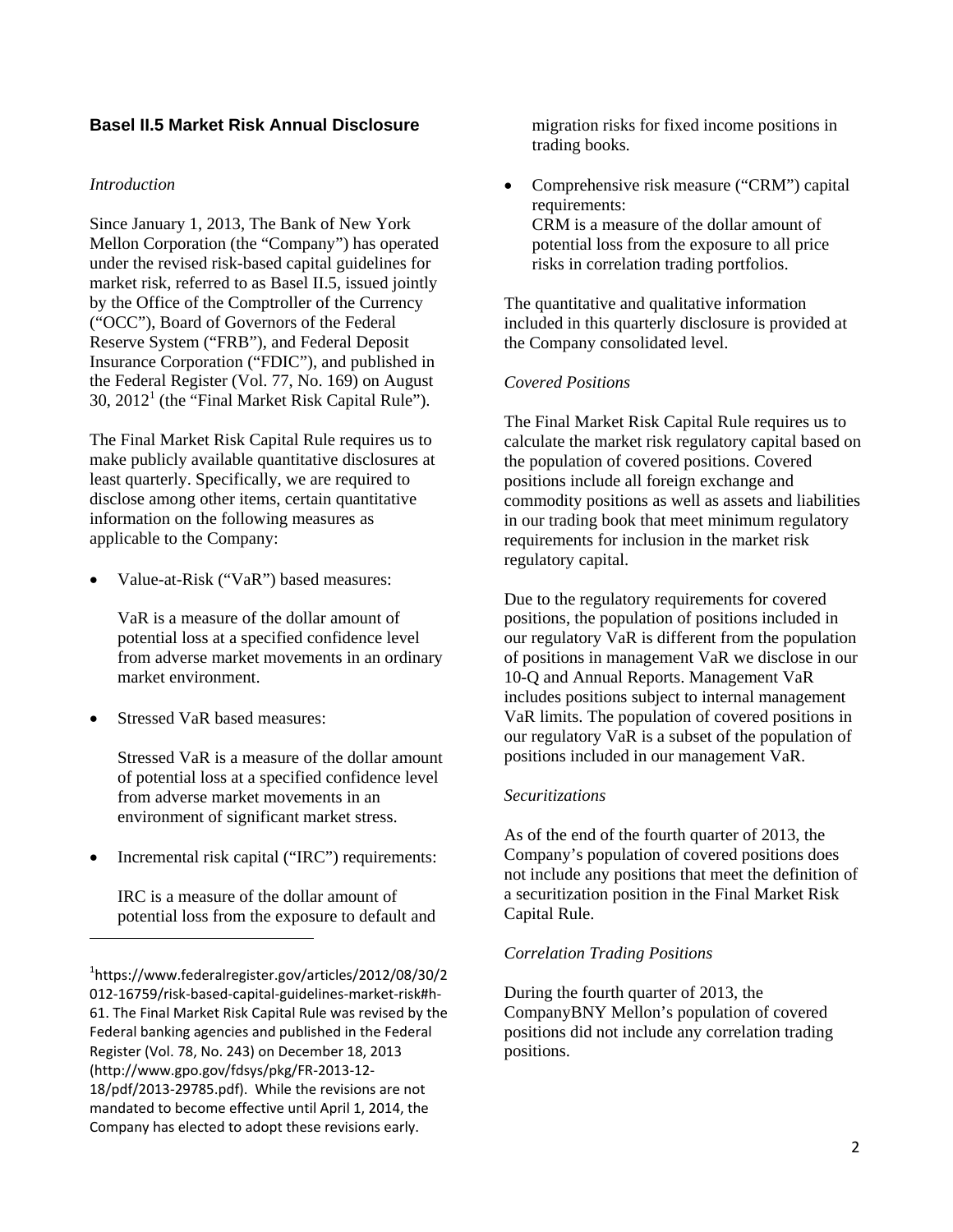#### *Measurement and Monitoring*

The following table summarizes the minimum capital requirement and risk-weighted assets ("RWA") for market risk as of the end of the fourth quarter of 2013 calculated in accordance with the Final Market Risk Capital Rule.

| <b>Component</b>                  | Dec 31, 2013 |            |
|-----------------------------------|--------------|------------|
| $(\$$ in millions)                | Capital      | <b>RWA</b> |
| VaR                               | \$107.7      | \$1,346.3  |
| <b>Stressed VaR</b>               | 133.8        | 1,672.5    |
| Specific Risk Standard Charge     | 250.2        | 3.127.5    |
| Total Market Risk Capital and RWA | \$491.7      | \$6,146.3  |

#### *VaR Based Measures*

VaR is a measure of the dollar amount of potential loss at a specified confidence level from adverse market movements in an ordinary market environment. Our VaR methodology is based on a Monte Carlo simulation. The calculation of our regulatory VaR assumes a ten-day holding period, utilizes a 99% confidence level, a 500 day lookback with a weighting scheme, and incorporates the non-linear characteristics of options. The ten-day regulatory VaR is derived by scaling one-day VaR to a ten-day holding period.

The following table indicates the calculated regulatory VaR amounts for the overall portfolio of covered positions as well as separate measures for interest rate, foreign exchange, equity and credit components of VaR for the fourth quarter of 2013.

| VaR(a)<br>$(\text{\$ in millions})$ | O <sub>4</sub> 2013 |        |        |             |
|-------------------------------------|---------------------|--------|--------|-------------|
|                                     | Mean                | Low    | High   | Dec $31(b)$ |
| Interest rate                       | \$35.8              | \$23.6 | \$47.3 | \$23.6      |
| Foreign exchange                    | 2.5                 | 1.0    | 5.7    | 1.9         |
| Equity                              | 8.2                 | 6.2    | 12.3   | 6.7         |
| Credit                              | 0.0                 | 0.0    | 0.0    | 0.0         |
| Diversification                     | (10.6)              | N/M    | N/M    | (7.1)       |
| Overall portfolio                   | \$35.9              | \$25.0 | \$47.3 | \$25.0      |

*(a) Ten-day, 99% confidence regulatory VaR.* 

*(b) VaR is calculated on last business date of quarter.* 

*N/M* – *Because the minimum and maximum may occur on different days for different risk components, it is not meaningful to compute a portfolio diversification effect.* 

## *Composition of material portfolios of covered positions*

The interest rate component of VaR represents instruments whose values predominantly vary with the level or volatility of interest rates. These instruments include, but are not limited to: debt securities, mortgage-backed securities, swaps, swaptions, forward rate agreements, exchange traded futures and options, and other interest rate derivative products.

The foreign exchange component of VaR represents instruments whose values predominantly vary with the level or volatility of currency exchange rates or interest rates. These instruments include, but are not limited to: currency balances, spot and forward transactions, currency options, and exchange traded futures and options, and other currency derivative products.

The equity component of VaR is comprised of instruments that represent an ownership interest in the form of domestic and foreign common stock or other equity-linked instruments. These instruments include, but are not limited to: common stock, exchange traded funds, American Depositary Receipts, listed equity options (puts and calls), OTC equity options, equity total return swaps, equity index futures and other equity derivative products.

The diversification component of VaR is the risk reduction benefit that occurs when combining portfolios and offsetting positions, and from the correlated behavior of risk factor movements.

During the fourth quarter of 2013, interest rate risk generated 77% of average VaR, equity risk generated 18% of average VaR and foreign exchange risk accounted for 5% of average VaR.

#### *Stressed VaR Based Measures*

Stressed VaR is a measure of the dollar amount of potential loss at a specified confidence level from adverse market movements in an environment of significant market stress. Stressed VaR uses the same model as our regulatory VaR, but incorporating inputs calibrated to historical data from a continuous one year stress period selected based on empirical studies. The calculation of our regulatory Stressed VaR assumes a ten-day holding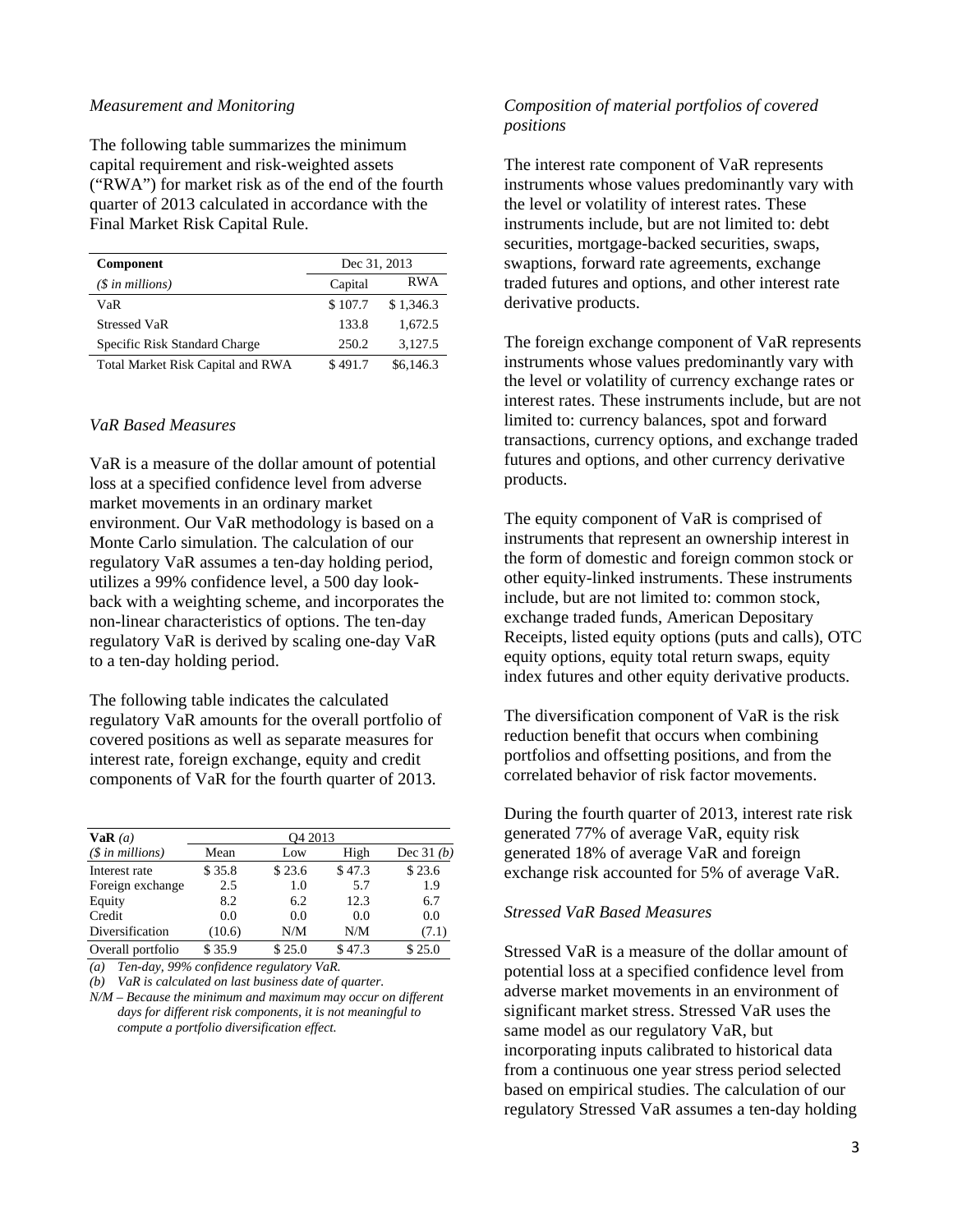period, utilizes a 99% confidence level, a 250 day look-back with a weighting scheme, and incorporates the non-linear characteristics of options. The ten-day regulatory Stressed VaR is derived by scaling one-day Stressed VaR to a tenday holding period.

The following table indicates the calculated regulatory Stressed VaR amounts for the overall portfolio of covered positions as well as separate measures for interest rate, foreign exchange, equity and credit components of Stressed VaR for the fourth quarter of 2013.

| Stressed VaR $(a)$        | O <sub>4</sub> 2013 |        |        |        |  |
|---------------------------|---------------------|--------|--------|--------|--|
| $(\text{\$ in millions})$ | Mean                | Low    | High   | Dec 31 |  |
| Interest rate             | \$48.6              | \$34.5 | \$59.4 | \$50.4 |  |
| Foreign exchange          | 3.7                 | 2.0    | 8.3    | 6.3    |  |
| Equity                    | 6.7                 | 4.0    | 11.6   | 5.0    |  |
| Credit                    | 0.0                 | 0.0    | 0.0    | 0.0    |  |
| Diversification           | (14.5)              | N/M    | N/M    | (18.3) |  |
| Overall portfolio         | \$44.6              | \$31.4 | \$56.6 | \$43.4 |  |

*(a) Ten-day, 99% confidence regulatory Stressed VAR.* 

*N/M* – *Because the minimum and maximum may occur on different days for different risk components, it is not meaningful to compute a portfolio diversification effect.* 

During the fourth quarter of 2013, interest rate risk generated 82% of average Stressed VaR, equity risk generated 12% of average Stressed VaR and foreign exchange risk accounted for 6% of average Stressed VaR.

## *Specific Risk Measures*

Specific risk means the risk of loss on a position that could result from factors other than broad market movements and include event risk, default risk, and idiosyncratic risk. The Final Market Risk Capital Rule requires us to measure the specific risk for debt, equity and securitization positions using either our internal models (e.g., VaR, IRC, CRM) provided our regulators approve the use of these models to measure specific risk, or the standardized measurement method. The following three sections describe our specific risk measures.

#### *Specific Risk Standard Charge*

We calculate the specific risk standard charge on a quarterly basis under the standardized measurement method. It measures specific risk pursuant to fixed risk weights, which are prescribed by the Final Market Risk Capital Rule.

#### *IRC Requirements*

The IRC model will not be used for the calculation of our market risk regulatory capital until the model is approved by our regulators.

## *CRM Requirements*

The CRM model is not applicable as we do not have correlation trading positions in our population of covered positions.

## *Regulatory VaR Back-testing*

On a daily basis, we compare one-day 99% regulatory VaR to trading profits and losses excluding fees, commissions, reserves, net interest income, and intraday trading to determine the back test multiplier for VaR and Stressed VaR for purposes of calculating the market risk regulatory capital. This daily back-testing is also done at a subportfolio level and facilitates the assessment of the performance of our VaR model.

During the fourth quarter of 2013, our daily trading loss excluding fees, commissions, reserves, net interest income, and intraday trading did not exceed our calculated regulatory VaR amount of the overall portfolio of covered positions on any given day.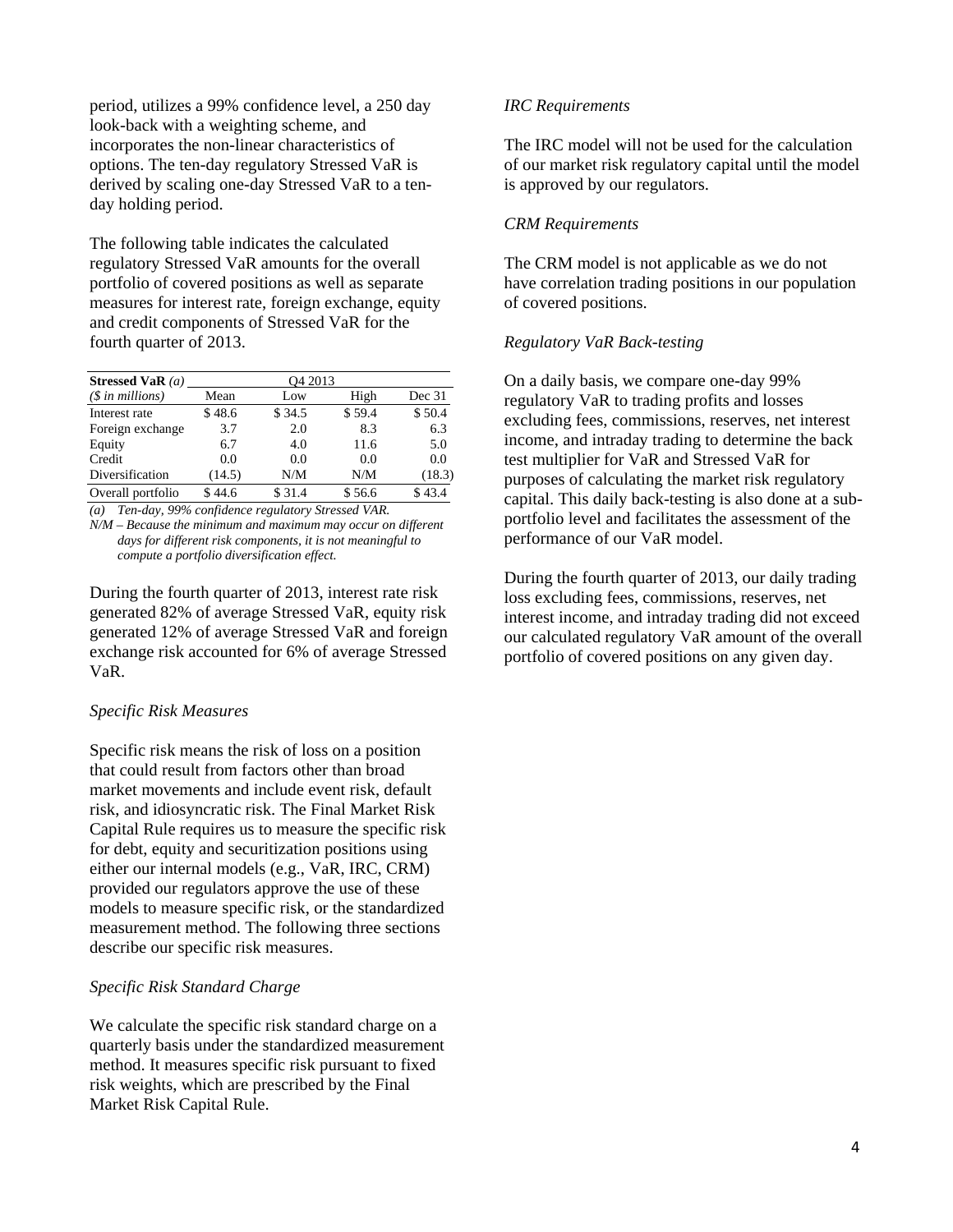## *Valuation Process*

It is the Company's policy to record its trading assets and liabilities, including covered positions, at fair value. Fair Value is determined by the Company in accordance with generally accepted accounting principles in the U.S. ("US GAAP"). US GAAP (ASC 820) defines fair value as the price that would be received to sell an asset, or paid to transfer a liability, in an orderly transaction between market participants at the measurement date. US GAAP also establishes a framework, based upon levels of pricing transparency, for measuring fair value.

The following is a description of our valuation methodologies and processes for measuring fair value. Business line trading units are responsible for estimating fair value for trading assets and liabilities on the Company's balance sheet. An independent valuation control function, which is part of the Company's Finance team, is responsible for verifying these estimates and making valuation adjustments, if necessary, to ensure that such financial instruments are recorded at fair value.

Where possible, the valuation control function compares business line fair value estimates to prices obtained from independent pricing vendors. Vendors compile prices from various sources and may apply matrix pricing for similar bonds or loans where no price is observable.

It is the Company's policy to measure fair value of its trading assets and liabilities based upon quoted market prices in active markets, where available. For instruments where quotes from recent exchange transactions in active markets are not available, we determine fair value based upon valuation methods including comparison to vendor prices, comparison to quoted prices for recent trading activity in securities with the same or similar characteristics, discounted cash flow analysis, and the use of financial models.

Where quoted prices are available in an active market, such instruments are classified as Level 1 in the valuation hierarchy. Valuation for Level 1 instruments is based upon the quoted market price unadjusted, and generally include U.S. Treasury securities, highly liquid government and equity securities, money market mutual funds, and actively

traded listed options. Valuation methodologies for financial instruments classified as Level 2 include using quoted prices for similar assets and liabilities in active markets, quoted prices for identical or similar assets in markets that are not active, as well as discounted cash flow analysis and financial models for which the valuation inputs are observable or can be corroborated, directly or indirectly, for substantially the full term of the financial instrument. Level 2 financial instruments generally include agency and non-agency mortgage-backed securities, corporate debt, and over-the-counter derivative contracts. Level 2 derivatives generally include interest rate swaps and swap options, forward rate agreements, equity swaps and options, credit default swaps, and foreign-exchange options. Level 2 over-the counter derivatives are valued using model-based pricing which utilizes inputs of observable prices, where available, for interest rates, foreign exchange rates, equity prices, credit spreads, option volatilities and other factors. Pricing models are benchmarked and validated by an independent risk management function.

Financial instruments are classified as Level 3 when inputs to the valuation methodology are unobservable and significant to the fair value measurement. As of December 31, 2013 less than 1% of the Company's assets and liabilities carried at fair value are classified as Level 3. Nonderivative trading assets classified as Level 3 include certain distressed debt for which discounted cash flow analysis is utilized in determining fair value. These instruments are classified as Level 3 as the expected life and credit spreads utilized in determining fair value are unobservable. Derivative trading assets and liabilities classified as Level 3 include certain long-dated option contracts (both equity and FX) and certain structured foreign exchange swaptions. Long dated option contracts are valued utilizing option pricing models such as Black-Scholes or other simulation models, for which the long-term volatility input parameter is deemed unobservable. Structured foreign exchange swaptions are valued utilizing option pricing models or combinations of models for which the both long-term foreign exchange volatility and correlation input parameters are deemed unobservable. Where possible, the Company benchmarks its fair value methodology for these Level 3 instruments to other industry participants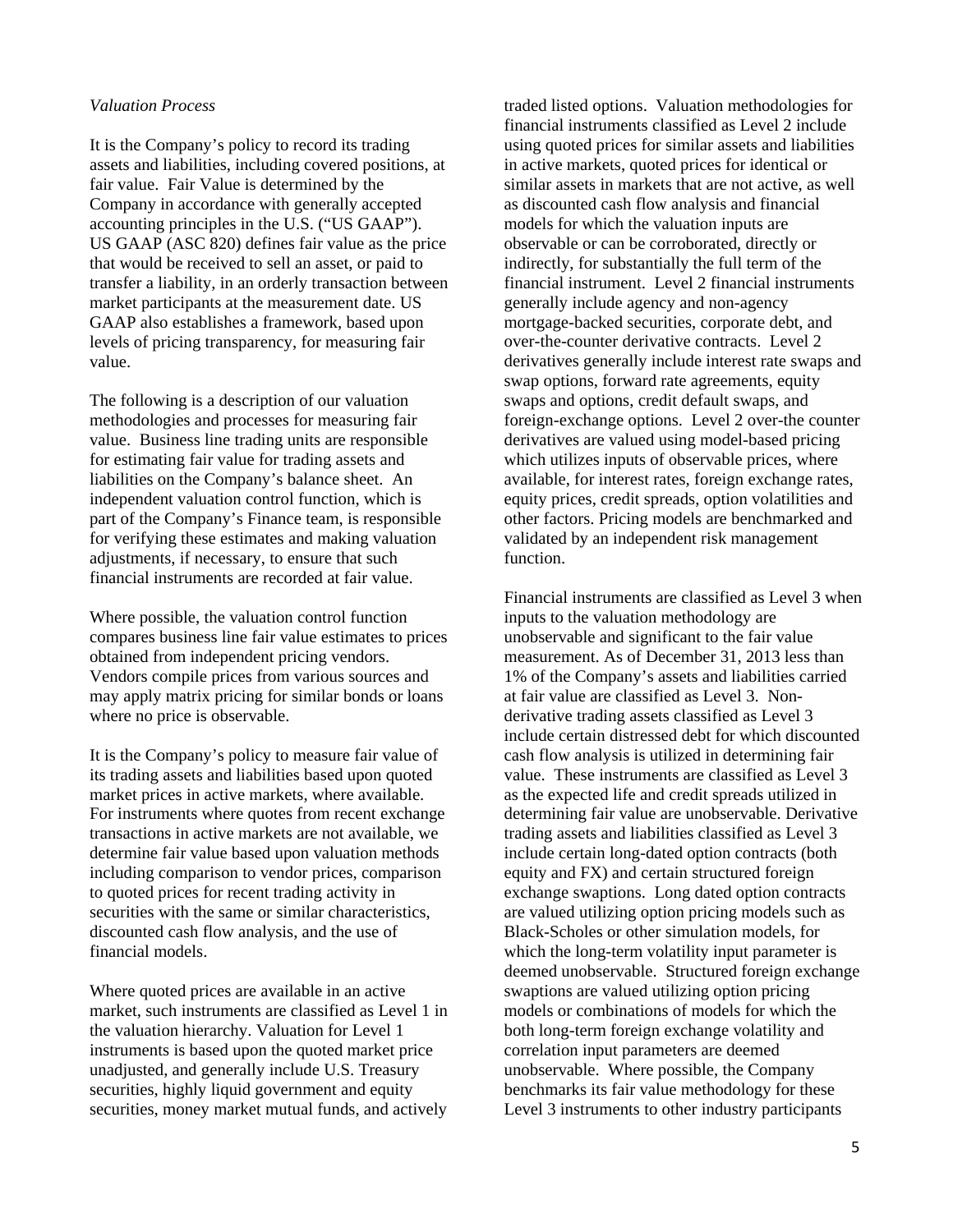methodologies through participation in fair value pricing surveys.

Valuation adjustments including adjustments for model, liquidity and credit are an integral part of the Company's determination of fair value. For more information on the Company's fair value measurement policies and valuation hierarchy, see note X 20 – Fair Value Measurement in the Company's 2013 Form 10-K.

# *Stress Testing*

The Company performs a suite of market risk stress tests as an integral part of its risk management process, complementary to the Company's other risk measures such as VaR and Stressed VaR. The market risk stress scenarios include low probability yet plausible events that could create extraordinary losses and gains, with reduced liquidity conditions, and significantly altered correlation relationships. The scenarios target specific portfolio risk characteristics and concentrations.

Global Markets Risk Management runs stress tests on a periodic basis as part of routine risk management, and when appropriate will perform ad-hoc stress analysis to address specific events or concerns. Global Markets Risk Management works with business line management to design historical and hypothetical stress scenarios. These scenarios include both comprehensive scenarios, which stress all major risk factors (equity, foreign exchange, and interest rates) across the Company's entire portfolio of covered positions, and scenarios that target specific risk factors.

The stress testing results are computed using a full revaluation of the portfolio. These results are reviewed and discussed with trading management on a regular basis. Stress tests incorporate risk factors not perturbed in the VaR model so these risks can be better understood and managed.

## *Model Risk Management*

Ongoing management of model risk is the responsibility of the Enterprise Model Risk Committee (EMRC). Two additional approval committees reporting to the EMRC oversee new model implementations, model change management and independent model validation.

By policy, the Model Risk Management Group maintains a comprehensive model inventory to monitor the organizational usage and validation status. The group monitors the frequency of model review, the last review date and planned remediation activities. The inventory includes:

- A description of the model
- Documentation of a discontinued model
- Most recent model validation results along with any recommendations for aggregated model risk percentages and frequency of model reviews

Additionally, model documentation is associated with each model in the inventory. This documentation is maintained by model owners and includes implementation-specific details concerning the relevant model. The documentation includes information such as:

- Discussion of the necessary data and the frequency of the data inputs
- Thorough discussion of the underlying assumptions and the impact these assumptions have on model output
- Documentation of the strengths and weaknesses of the model both computationally and in its business application
- Current volumes and usage

Finally, the validation scope includes an evaluation of the conceptual soundness and evidence supporting the methodologies used in the model. This includes a back-testing analysis using various techniques to assess the robustness of the model's performance. The analysis is performed at various sub portfolio levels.

For additional information, please refer to the Company's 2013 Form 10-K.

## *Soundness Standard*

The Company's Internal Capital Adequacy Assessment Process (ICAAP) methodology is consistent with the soundness standard and was established to address the following three fundamental objectives:

• Identifying and measuring material risks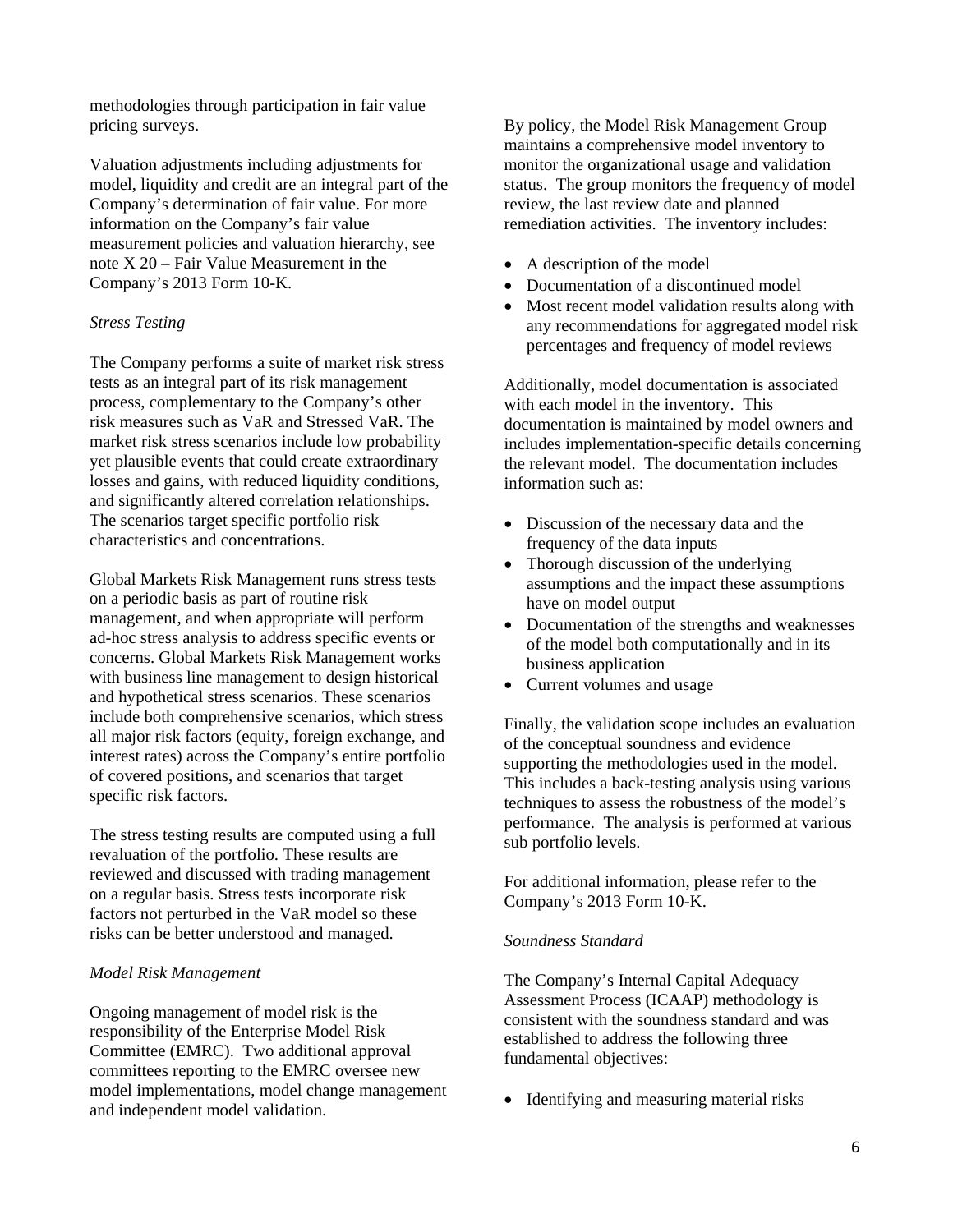- Setting and assessing internal capital adequacy goals that relate directly to risk
- Ensuring the integrity of internal capital adequacy assessments

The Company has established a robust governance framework for the ICAAP to ensure that all aspects of the methodology and capital adequacy assessment receive appropriate review by the designated management committees and the Board of Directors. The governance framework leverages established roles and responsibilities and committee charters for the global management of risk and incorporates enhancements based on additional requirements established by the ICAAP.

The ICAAP, in its current form, was adopted by the Board of Directors. The Company reviews the ICAAP and its components regularly. Revisions are approved by the Risk Committee of the Board of Directors.

In March 2013, the Company received confirmation that the Board of Governors of the Federal Reserve System did not object to our 2013 capital plan submitted in connection with the Federal Reserve's Comprehensive Capital Analysis and Review (CCAR). In addition to the CCAR stress testing requirements, Federal Reserve regulations also include the new Dodd-Frank Act stress tests (DFAST), which were included in the proposed SIFI Rules and adopted in final form in October 2012. Under the DFAST regulations, we are required to undergo regulatory stress tests conducted by the Federal Reserve annually, and to conduct our own internal stress tests pursuant to regulatory requirements twice annually.

For additional information, please refer to the Company's 2013 Form 10-K.